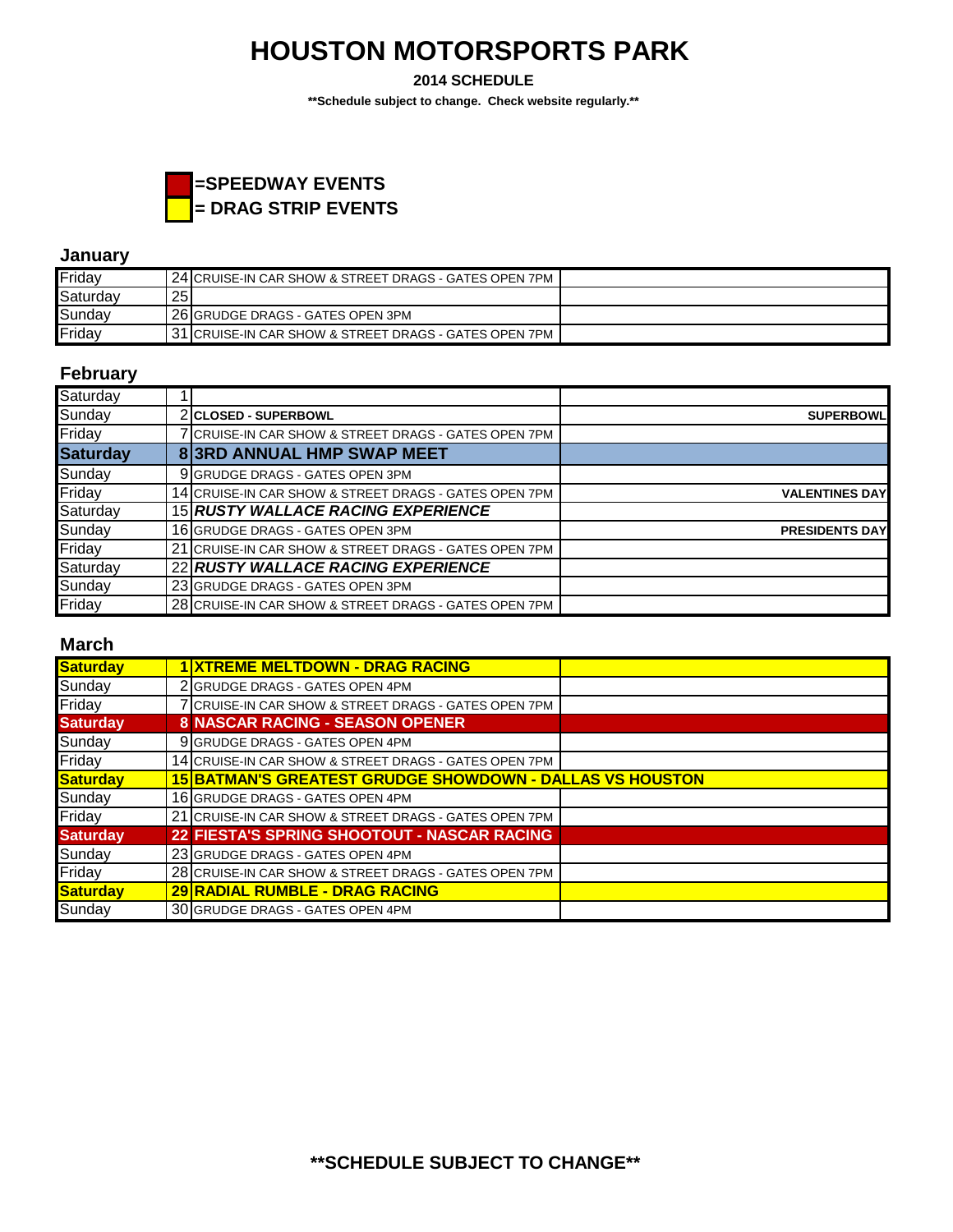**2014 SCHEDULE**

**\*\*Schedule subject to change. Check website regularly.\*\***



## **April**

| Friday          |    | 4 CRUISE-IN CAR SHOW & STREET DRAGS - GATES OPEN 7PM    |               |
|-----------------|----|---------------------------------------------------------|---------------|
| <b>Saturday</b> |    | <b>5 NASCAR RACING</b>                                  |               |
| Sunday          |    | 6 GRUDGE DRAGS - GATES OPEN 5PM                         |               |
| Friday          |    | 11 CRUISE-IN CAR SHOW & STREET DRAGS - GATES OPEN 7PM   |               |
| <b>Saturday</b> |    | <b>12 ATOMIC DOG GRUDGE DRAG RACING</b>                 |               |
| Sunday          |    | 13 GRUDGE DRAGS - GATES OPEN 5PM                        |               |
| Friday          |    | 18 CRUISE-IN CAR SHOW & STREET DRAGS - GATES OPEN 7PM   |               |
| <b>Saturday</b> |    | <b>19 8th Annual FIESTA'S SPEEDFEST - NASCAR RACING</b> |               |
| Sunday          |    | 20 CLOSED FOR EASTER                                    | <b>EASTER</b> |
| Friday          |    | 25 CRUISE-IN CAR SHOW & STREET DRAGS - GATES OPEN 7PM   |               |
| Saturday        | 26 |                                                         |               |
| Sunday          |    | 27 GRUDGE DRAGS - GATES OPEN 5PM                        |               |

#### **May**

| Friday          |    | 2 CRUISE-IN CAR SHOW & STREET DRAGS - GATES OPEN 7PM  |                         |
|-----------------|----|-------------------------------------------------------|-------------------------|
| Saturday        |    |                                                       |                         |
| Sunday          |    | 4 GRUDGE DRAGS - GATES OPEN 5PM                       |                         |
| Friday          |    | 9 CRUISE-IN CAR SHOW & STREET DRAGS - GATES OPEN 7PM  |                         |
| <b>Saturday</b> |    | <b>10 SPRINGLEAF FINANCIAL NASCAR NIGHT</b>           |                         |
| Sunday          |    | 11 ICLOSED - MOTHERS DAY                              | <b>MOTHERS DAY</b>      |
| Friday          |    | 16 CRUISE-IN CAR SHOW & STREET DRAGS - GATES OPEN 7PM |                         |
| Saturday        |    | <b>17 XTREME MELTDOWN - DRAG RACING</b>               |                         |
| Sunday          |    | 18 GRUDGE DRAGS - GATES OPEN 5PM                      |                         |
| Friday          |    | 23 CRUISE-IN CAR SHOW & STREET DRAGS - GATES OPEN 7PM |                         |
| <b>Saturday</b> |    | 24 FIESTA'S MEMORIAL WEEKEND - NASCAR RACING          |                         |
| <b>Sunday</b>   |    | 25 ALLEYCAT'S MEMORIAL GRUDGE                         | <b>MEMORIAL WEEKEND</b> |
| Friday          |    | 30 CRUISE-IN CAR SHOW & STREET DRAGS - GATES OPEN 7PM |                         |
| Saturday        | 31 |                                                       |                         |

#### **June**

| Sunday          | <b>GRUDGE DRAGS - GATES OPEN 6PM</b>                  |                    |
|-----------------|-------------------------------------------------------|--------------------|
| Friday          | 6 CRUISE-IN CAR SHOW & STREET DRAGS - GATES OPEN 7PM  |                    |
| <b>Saturday</b> | <b>7 NASCAR RACING</b>                                |                    |
| Sunday          | 8 GRUDGE DRAGS - GATES OPEN 6PM                       |                    |
| Friday          | 13 CRUISE-IN CAR SHOW & STREET DRAGS - GATES OPEN 7PM |                    |
| Saturday        | <b>14 RADIAL RUMBLE - DRAG RACING</b>                 |                    |
| Sunday          | 15 GRUDGE DRAGS - GATES OPEN 6PM                      | <b>FATHERS DAY</b> |
| Friday          | 20 CRUISE-IN CAR SHOW & STREET DRAGS - GATES OPEN 7PM |                    |
| <b>Saturday</b> | 21 WHELEN ENGINEERING NASCAR NIGHT                    |                    |
| Sunday          | 22 GRUDGE DRAGS - GATES OPEN 6PM                      |                    |
| Friday          | 27 CRUISE-IN CAR SHOW & STREET DRAGS - GATES OPEN 7PM |                    |
| Saturday        | <b>28 BATMAN'S GRUDGE SHOWDOWN</b>                    |                    |
| Sunday          | 29 GRUDGE DRAGS - GATES OPEN 6PM                      |                    |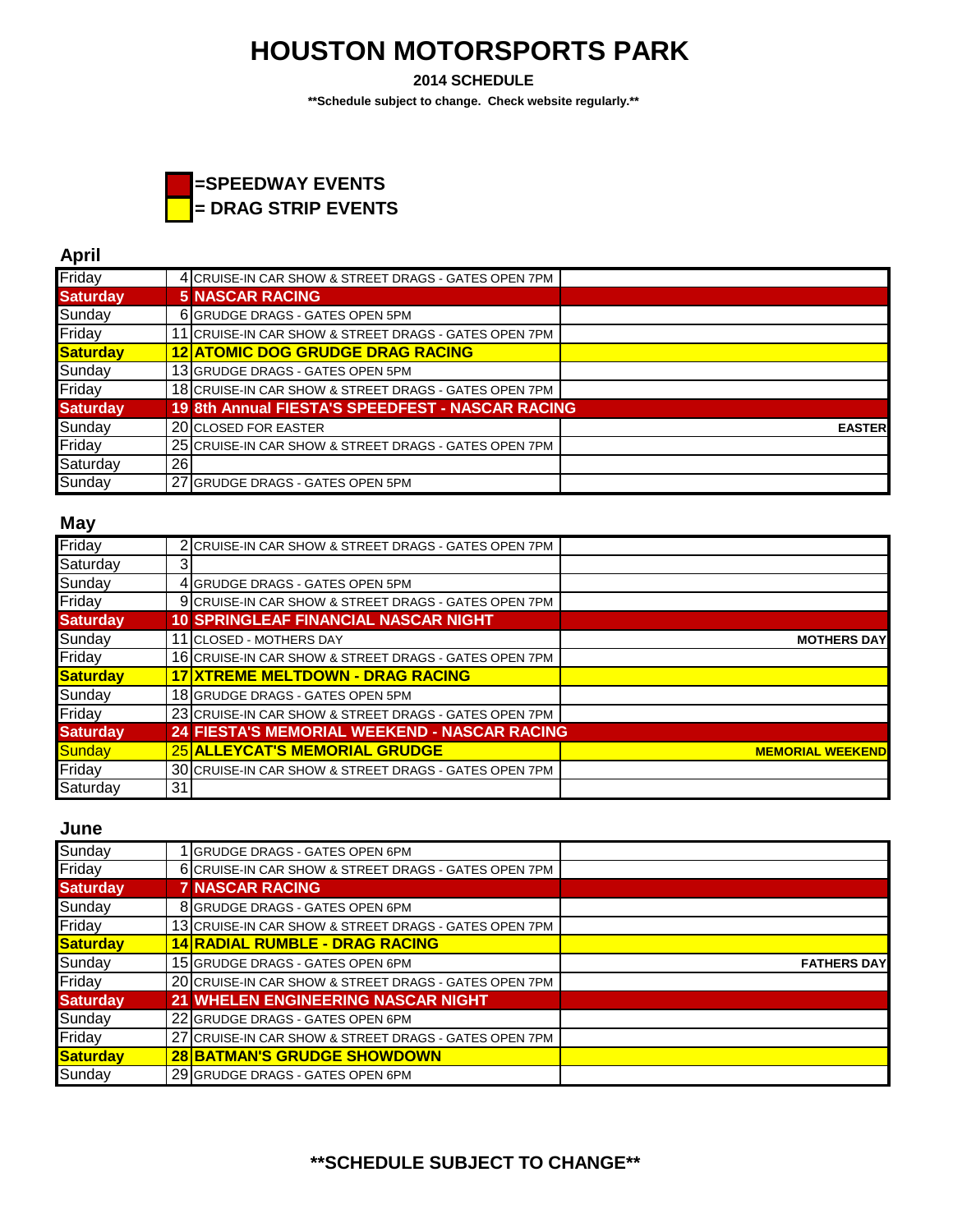**2014 SCHEDULE**

**\*\*Schedule subject to change. Check website regularly.\*\***



### **July**

| Friday          |    | 4 CRUISE-IN CAR SHOW & STREET DRAGS - GATES OPEN 7PM  | <b>INDEPEDENCE DAY</b> |
|-----------------|----|-------------------------------------------------------|------------------------|
| <b>Saturday</b> |    | 5 FIESTA'S INDEPENDENCE SHOOTOUT - NASCAR RACING      |                        |
| Sunday          |    | 6 GRUDGE DRAGS - GATES OPEN 6PM                       |                        |
| Friday          |    | 11 CRUISE-IN CAR SHOW & STREET DRAGS - GATES OPEN 7PM |                        |
| <b>Saturday</b> |    | <b>12 SOUTHERN NO PREP NATIONALS - DRAG RACING</b>    |                        |
| Sunday          |    | 13 GRUDGE DRAGS - GATES OPEN 6PM                      |                        |
| Friday          |    | 18 CRUISE-IN CAR SHOW & STREET DRAGS - GATES OPEN 7PM |                        |
| <b>Saturday</b> |    | <b>19 NASCAR RACING</b>                               |                        |
| Sunday          |    | 20 GRUDGE DRAGS - GATES OPEN 6PM                      |                        |
| Friday          |    | 25 CRUISE-IN CAR SHOW & STREET DRAGS - GATES OPEN 7PM |                        |
| Saturday        | 26 |                                                       |                        |
| Sunday          |    | 27 GRUDGE DRAGS - GATES OPEN 6PM                      |                        |

#### **August**

| Friday          | I CRUISE-IN CAR SHOW & STREET DRAGS - GATES OPEN 7PM              |                           |
|-----------------|-------------------------------------------------------------------|---------------------------|
| <b>Saturday</b> | 2 FIESTA'S SUMMER SIZZLER - NASCAR RACING                         |                           |
| Sunday          | 3 GRUDGE DRAGS - GATES OPEN 6PM                                   |                           |
| Friday          | 8 CRUISE-IN CAR SHOW & STREET DRAGS - GATES OPEN 7PM              |                           |
| Saturday        | 9 ALL HOUSTON CREWS 1ST ANNUAL THROWDOWN - CAR SHOW & DRAG RACING |                           |
| Sunday          | 10 GRUDGE DRAGS - GATES OPEN 6PM                                  |                           |
| Friday          | 15 CRUISE-IN CAR SHOW & STREET DRAGS - GATES OPEN 7PM             |                           |
| <b>Saturday</b> | <b>16 NASCAR RACING</b>                                           |                           |
| Sunday          | 17 GRUDGE DRAGS - GATES OPEN 6PM                                  |                           |
| Friday          | 22 CRUISE-IN CAR SHOW & STREET DRAGS - GATES OPEN 7PM             |                           |
| Saturday        | 23                                                                |                           |
| Sunday          | 24 GRUDGE DRAGS - GATES OPEN 6PM                                  |                           |
| Friday          | 29 CRUISE-IN CAR SHOW & STREET DRAGS - GATES OPEN 7PM             |                           |
| <b>Saturday</b> | <b>30 FIESTA'S SPECTACULAR</b>                                    |                           |
| Sunday          | 31 ALLEYCAT'S LABOR DAY GRUDGE                                    | <b>LABOR DAY SEPT 1ST</b> |

### **September**

| Friday          |    | 5 CRUISE-IN CAR SHOW & STREET DRAGS - GATES OPEN 7PM  |  |
|-----------------|----|-------------------------------------------------------|--|
| Saturday        |    | 6 RADIAL RUMBLE - DRAG RACING                         |  |
| Sunday          |    | 7 GRUDGE DRAGS - GATES OPEN 6PM                       |  |
| Friday          |    | 12 CRUISE-IN CAR SHOW & STREET DRAGS - GATES OPEN 7PM |  |
| <b>Saturday</b> |    | <b>13 NASCAR RACING</b>                               |  |
| Sunday          |    | 14 GRUDGE DRAGS - GATES OPEN 6PM                      |  |
| Friday          |    | 19 CRUISE-IN CAR SHOW & STREET DRAGS - GATES OPEN 7PM |  |
| Saturday        | 20 |                                                       |  |
| Sunday          |    | 21 GRUDGE DRAGS - GATES OPEN 6PM                      |  |
| Friday          |    | 26 CRUISE-IN CAR SHOW & STREET DRAGS - GATES OPEN 7PM |  |
| <b>Saturday</b> |    | 27 FIESTA'S FALL FASTIVAL - NASCAR RACING             |  |
| Sunday          |    | 28 GRUDGE DRAGS - GATES OPEN 6PM                      |  |